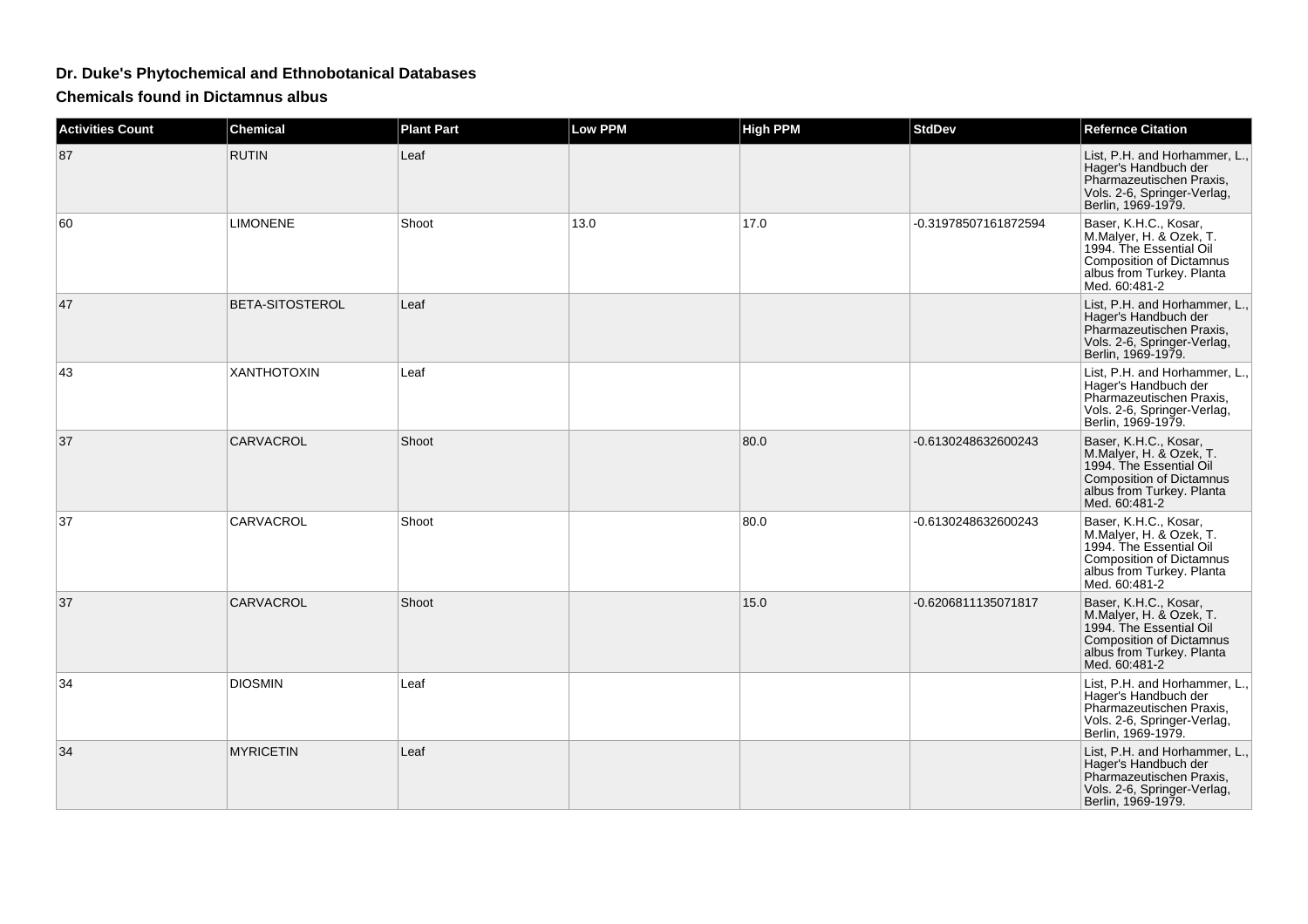| <b>Activities Count</b> | <b>Chemical</b>  | <b>Plant Part</b> | <b>Low PPM</b> | <b>High PPM</b> | <b>StdDev</b>        | <b>Refernce Citation</b>                                                                                                                                     |
|-------------------------|------------------|-------------------|----------------|-----------------|----------------------|--------------------------------------------------------------------------------------------------------------------------------------------------------------|
| 31                      | <b>PSORALEN</b>  | Leaf              |                |                 |                      | List, P.H. and Horhammer, L.,<br>Hager's Handbuch der<br>Pharmazeutischen Praxis,<br>Vols. 2-6, Springer-Verlag,<br>Berlin, 1969-1979.                       |
| 28                      | ALPHA-PINENE     | Shoot             |                | 0.7             | -0.14737869431703063 | Baser, K.H.C., Kosar,<br>M.Malyer, H. & Ozek, T.<br>1994. The Essential Oil<br><b>Composition of Dictamnus</b><br>albus from Turkey. Planta<br>Med. 60:481-2 |
| 28                      | ALPHA-PINENE     | Shoot             |                | 1.0             | -0.14734877473424204 | Baser, K.H.C., Kosar,<br>M.Malyer, H. & Ozek, T.<br>1994. The Essential Oil<br>Composition of Dictamnus<br>albus from Turkey. Planta<br>Med. 60:481-2        |
| 28                      | ALPHA-PINENE     | Shoot             |                | 0.7             | -0.14737869431703063 | Baser, K.H.C., Kosar,<br>M.Malyer, H. & Ozek, T.<br>1994. The Essential Oil<br>Composition of Dictamnus<br>albus from Turkey. Planta<br>Med. 60:481-2        |
| 26                      | <b>BERGAPTEN</b> | Root              |                |                 |                      | List, P.H. and Horhammer, L.,<br>Hager's Handbuch der<br>Pharmazeutischen Praxis,<br>Vols. 2-6, Springer-Verlag,<br>Berlin, 1969-1979.                       |
| 23                      | ALPHA-TERPINEOL  | Shoot             |                | 8.0             | -0.2775891119286786  | Baser, K.H.C., Kosar,<br>M.Malyer, H. & Ozek, T.<br>1994. The Essential Oil<br><b>Composition of Dictamnus</b><br>albus from Turkey. Planta<br>Med. 60:481-2 |
| 23                      | ALPHA-TERPINEOL  | Shoot             |                | 2.0             | -0.28377555724046605 | Baser, K.H.C., Kosar,<br>M.Malyer, H. & Ozek, T.<br>1994. The Essential Oil<br>Composition of Dictamnus<br>albus from Turkey. Planta<br>Med. 60:481-2        |
| 23                      | TERPINEN-4-OL    | Shoot             |                | 43.0            | -0.1493562193908598  | Baser, K.H.C., Kosar,<br>M.Malyer, H. & Ozek, T.<br>1994. The Essential Oil<br>Composition of Dictamnus<br>albus from Turkey. Planta<br>Med. 60:481-2        |
| 23                      | ALPHA-TERPINEOL  | Shoot             |                | 8.0             | -0.2775891119286786  | Baser, K.H.C., Kosar,<br>M.Malyer, H. & Ozek, T.<br>1994. The Essential Oil<br>Composition of Dictamnus<br>albus from Turkey. Planta<br>Med. 60:481-2        |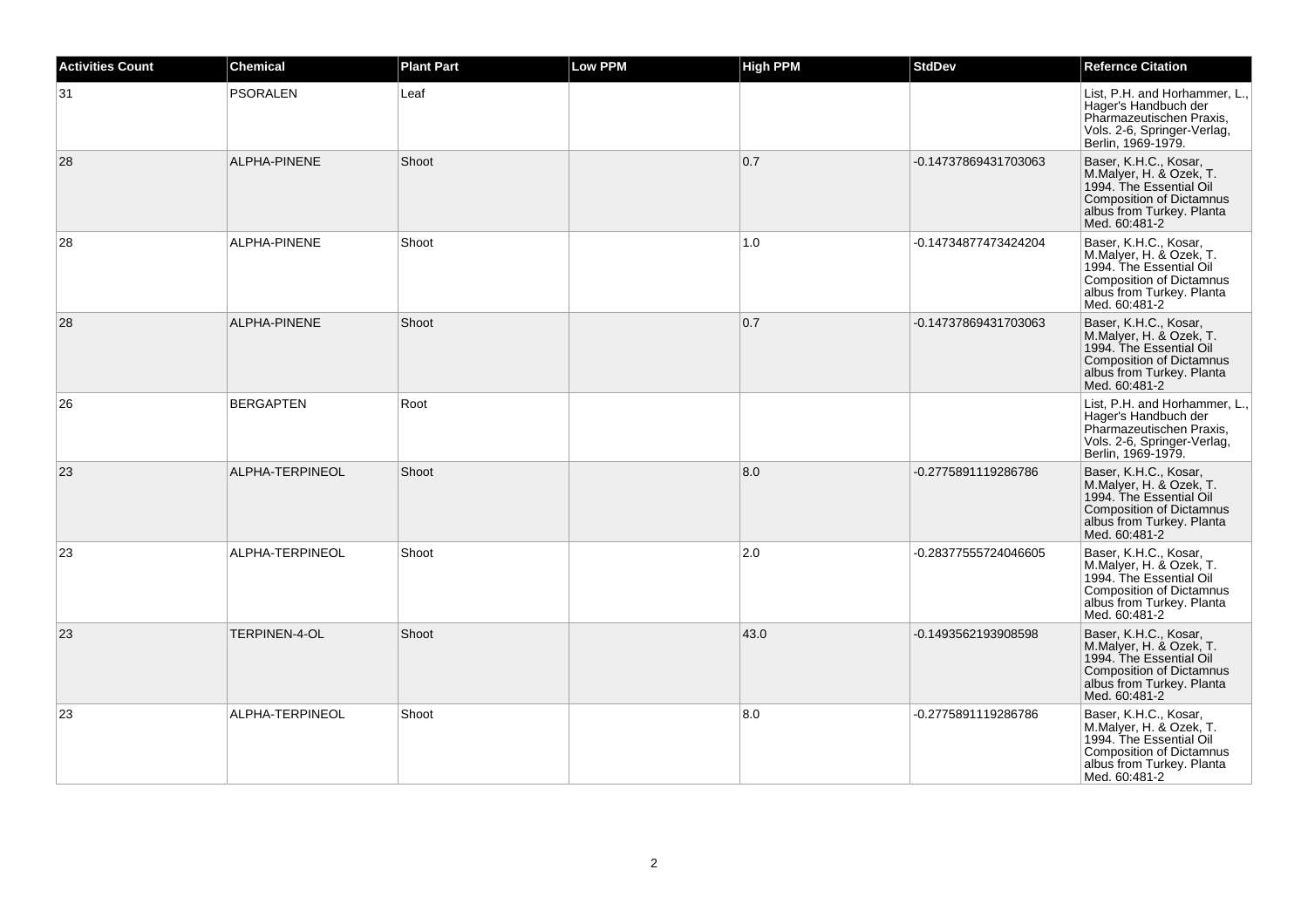| <b>Activities Count</b> | <b>Chemical</b>      | <b>Plant Part</b> | <b>Low PPM</b> | <b>High PPM</b> | <b>StdDev</b>        | <b>Refernce Citation</b>                                                                                                                                     |
|-------------------------|----------------------|-------------------|----------------|-----------------|----------------------|--------------------------------------------------------------------------------------------------------------------------------------------------------------|
| 23                      | TERPINEN-4-OL        | Shoot             |                | 3.0             | -0.1659368758696505  | Baser, K.H.C., Kosar,<br>M.Malyer, H. & Ozek, T.<br>1994. The Essential Oil<br>Composition of Dictamnus<br>albus from Turkey. Planta<br>Med. 60:481-2        |
| 23                      | TERPINEN-4-OL        | Shoot             |                | 43.0            | -0.1493562193908598  | Baser, K.H.C., Kosar,<br>M.Malyer, H. & Ozek, T.<br>1994. The Essential Oil<br>Composition of Dictamnus<br>albus from Turkey. Planta<br>Med. 60:481-2        |
| 22                      | <b>MYRCENE</b>       | Shoot             |                | 1.0             | -0.3411974142696284  | Baser, K.H.C., Kosar,<br>M.Malyer, H. & Ozek, T.<br>1994. The Essential Oil<br>Composition of Dictamnus<br>albus from Turkey. Planta<br>Med. 60:481-2        |
| 22                      | <b>MYRCENE</b>       | Shoot             |                | 0.7             | -0.34153982473806044 | Baser, K.H.C., Kosar,<br>M.Malyer, H. & Ozek, T.<br>1994. The Essential Oil<br><b>Composition of Dictamnus</b><br>albus from Turkey. Planta<br>Med. 60:481-2 |
| 22                      | <b>ISOQUERCITRIN</b> | Leaf              |                |                 |                      | List, P.H. and Horhammer, L.,<br>Hager's Handbuch der<br>Pharmazeutischen Praxis,<br>Vols. 2-6, Springer-Verlag,<br>Berlin, 1969-1979.                       |
| 22                      | <b>MYRCENE</b>       | Leaf              |                |                 |                      |                                                                                                                                                              |
| 22                      | <b>MYRCENE</b>       | Shoot             |                | 0.7             | -0.34153982473806044 | Baser, K.H.C., Kosar,<br>M.Malyer, H. & Ozek, T.<br>1994. The Essential Oil<br>Composition of Dictamnus<br>albus from Turkey. Planta<br>Med. 60:481-2        |
| 21                      | <b>SKIMMIANINE</b>   | Leaf              |                |                 |                      |                                                                                                                                                              |
| 20                      | <b>CHOLINE</b>       | Root              |                |                 |                      | ANON, 1948-1976. The<br>Wealth of India raw materials.<br>Publications and Information<br>Directorate, CSIR, New Delhi.<br>11 volumes.                       |
| 15                      | <b>TRIGONELLINE</b>  | Root              |                |                 |                      | ANON, 1948-1976, The<br>Wealth of India raw materials.<br>Publications and Information<br>Directorate, CSIR, New Delhi.<br>11 volumes.                       |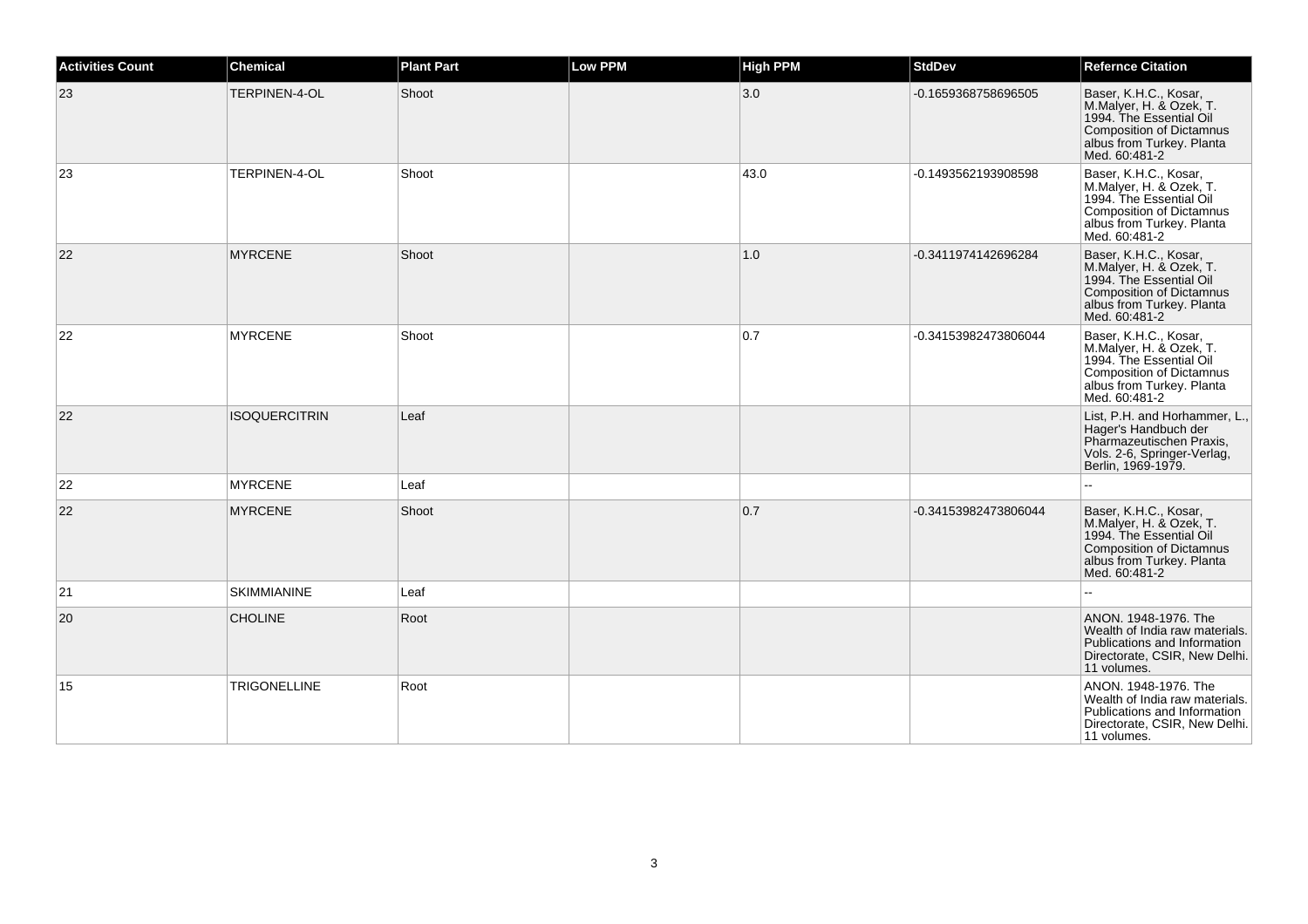| <b>Activities Count</b> | Chemical               | <b>Plant Part</b> | <b>Low PPM</b> | <b>High PPM</b> | <b>StdDev</b>        | <b>Refernce Citation</b>                                                                                                                                                 |
|-------------------------|------------------------|-------------------|----------------|-----------------|----------------------|--------------------------------------------------------------------------------------------------------------------------------------------------------------------------|
| 13                      | <b>BETA-PINENE</b>     | Shoot             |                | 0.7             | -0.12105135241214017 | Baser, K.H.C., Kosar,<br>M.Malyer, H. & Ozek, T.<br>1994. The Essential Oil<br>Composition of Dictamnus<br>albus from Turkey. Planta<br>Med. 60:481-2                    |
| 13                      | <b>BETA-PINENE</b>     | Shoot             |                | 0.5             | -0.12106536201419683 | Baser, K.H.C., Kosar,<br>M.Malyer, H. & Ozek, T.<br>1994. The Essential Oil<br>Composition of Dictamnus<br>albus from Turkey. Planta<br>Med. 60:481-2                    |
| 13                      | <b>BETA-PINENE</b>     | Shoot             |                | 0.7             | -0.12105135241214017 | Baser, K.H.C., Kosar,<br>M.Malyer, H. & Ozek, T.<br>1994. The Essential Oil<br>Composition of Dictamnus<br>albus from Turkey. Planta<br>Med. 60:481-2                    |
| $12 \overline{ }$       | <b>ESTRAGOLE</b>       | Plant             |                |                 |                      | Jeffery B. Harborne and H.<br>Baxter, eds. 1983.<br>Phytochemical Dictionary. A<br>Handbook of Bioactive<br>Compounds from Plants.<br>Taylor & Frost, London. 791<br>pp. |
| 11                      | <b>DICTAMNINE</b>      | Root              |                | 500.0           |                      |                                                                                                                                                                          |
| 11                      | <b>GAMMA-TERPINENE</b> | Shoot             |                | 6.0             | -0.39018897698576616 | Baser, K.H.C., Kosar,<br>M.Malyer, H. & Ozek, T.<br>1994. The Essential Oil<br>Composition of Dictamnus<br>albus from Turkey. Planta<br>Med. 60:481-2                    |
| 11                      | <b>GAMMA-TERPINENE</b> | Shoot             |                | 40.0            | -0.36669719777677073 | Baser, K.H.C., Kosar,<br>M.Malyer, H. & Ozek, T.<br>1994. The Essential Oil<br><b>Composition of Dictamnus</b><br>albus from Turkey. Planta<br>Med. 60:481-2             |
| 11                      | <b>GAMMA-TERPINENE</b> | Shoot             | 6.0            | 40.0            | -0.36669719777677073 | Baser, K.H.C., Kosar,<br>M.Malyer, H. & Ozek, T.<br>1994. The Essential Oil<br>Composition of Dictamnus<br>albus from Turkey. Planta<br>Med. 60:481-2                    |
| 9                       | <b>TERPINOLENE</b>     | Shoot             |                |                 |                      | Baser, K.H.C., Kosar,<br>M.Malyer, H. & Ozek, T.<br>1994. The Essential Oil<br>Composition of Dictamnus<br>albus from Turkey. Planta<br>Med. 60:481-2                    |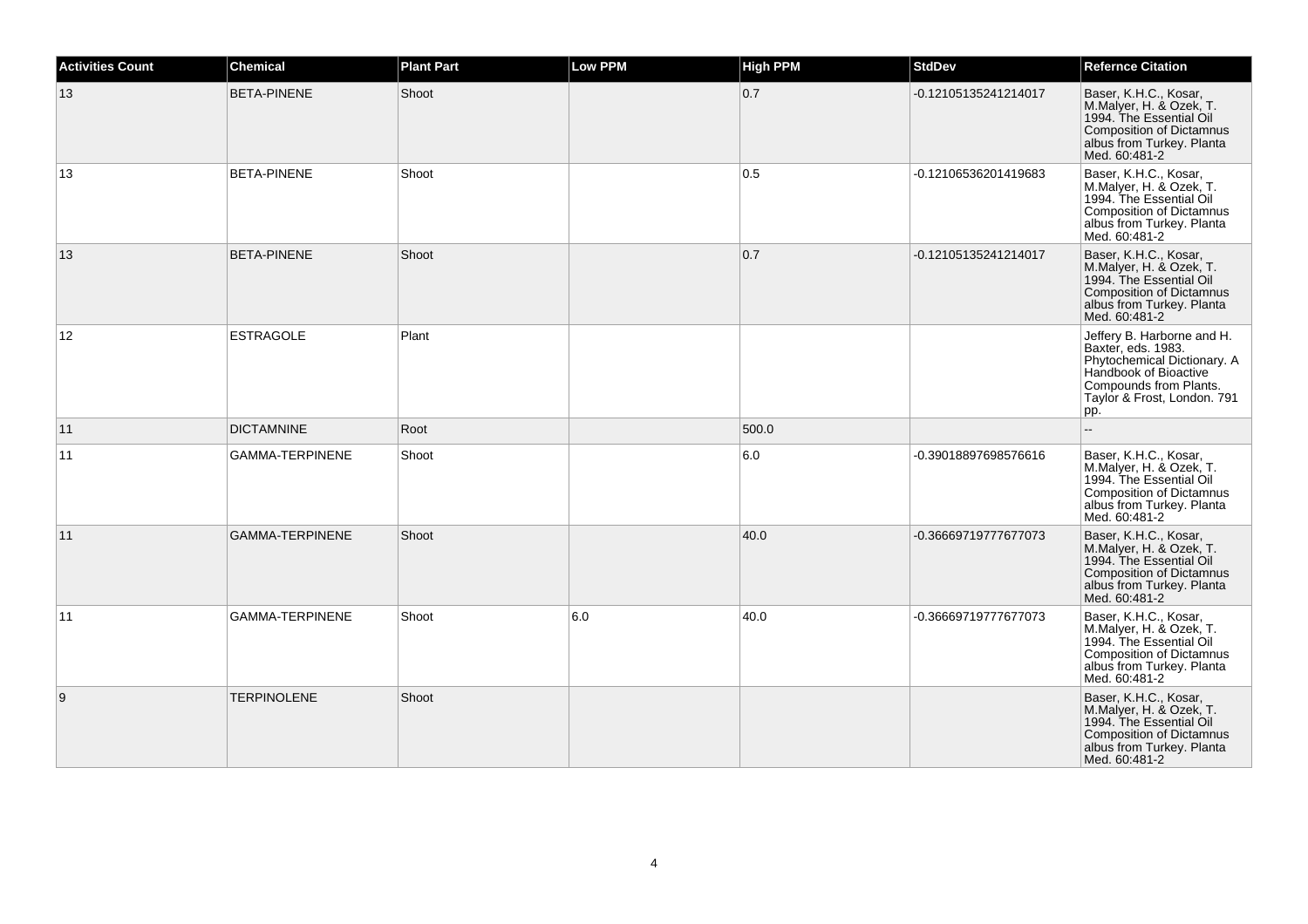| <b>Activities Count</b> | <b>Chemical</b>     | <b>Plant Part</b> | <b>Low PPM</b> | <b>High PPM</b> | <b>StdDev</b>        | <b>Refernce Citation</b>                                                                                                                                     |
|-------------------------|---------------------|-------------------|----------------|-----------------|----------------------|--------------------------------------------------------------------------------------------------------------------------------------------------------------|
| 9                       | <b>CAMPHENE</b>     | Shoot             |                | 0.7             | -0.1342117358699341  | Baser, K.H.C., Kosar,<br>M.Malyer, H. & Ozek, T.<br>1994. The Essential Oil<br><b>Composition of Dictamnus</b><br>albus from Turkey. Planta<br>Med. 60:481-2 |
| 9                       | <b>CAMPHENE</b>     | Shoot             |                | 1.0             | -0.13418405689225413 | Baser, K.H.C., Kosar,<br>M.Malyer, H. & Ozek, T.<br>1994. The Essential Oil<br>Composition of Dictamnus<br>albus from Turkey. Planta<br>Med. 60:481-2        |
| 9                       | <b>CAMPHENE</b>     | Shoot             |                | 0.7             | -0.1342117358699341  | Baser, K.H.C., Kosar,<br>M.Malyer, H. & Ozek, T.<br>1994. The Essential Oil<br><b>Composition of Dictamnus</b><br>albus from Turkey. Planta<br>Med. 60:481-2 |
| 6                       | METHYL-CHAVICOL     | Shoot             |                | 605.0           | 0.6143611465538609   | Baser, K.H.C., Kosar,<br>M.Malyer, H. & Ozek, T.<br>1994. The Essential Oil<br><b>Composition of Dictamnus</b><br>albus from Turkey. Planta<br>Med. 60:481-2 |
| 6                       | METHYL-CHAVICOL     | Shoot             |                | 200.0           | -0.5593004777589394  | Baser, K.H.C., Kosar,<br>M.Malyer, H. & Ozek, T.<br>1994. The Essential Oil<br><b>Composition of Dictamnus</b><br>albus from Turkey. Planta<br>Med. 60:481-2 |
| 6                       | METHYL-CHAVICOL     | Shoot             |                | 200.0           | -0.5593004777589394  | Baser, K.H.C., Kosar,<br>M.Malyer, H. & Ozek, T.<br>1994. The Essential Oil<br><b>Composition of Dictamnus</b><br>albus from Turkey. Planta<br>Med. 60:481-2 |
| 6                       | METHYL-CHAVICOL     | Flower            |                |                 |                      | ANON. 1948-1976. The<br>Wealth of India raw materials.<br>Publications and Information<br>Directorate, CSIR, New Delhi.<br>11 volumes.                       |
| 5                       | <b>LIMONIN</b>      | Root              |                |                 |                      | <b>Chemical Constituents of</b><br>Oriental Herbs (3 diff. books)                                                                                            |
| 3                       | <b>OBACUNONE</b>    | Root              |                |                 |                      | ANON. 1948-1976. The<br>Wealth of India raw materials.<br>Publications and Information<br>Directorate, CSIR, New Delhi.<br>11 volumes.                       |
| 2                       | <b>FRAXINELLONE</b> | Root              |                |                 |                      |                                                                                                                                                              |
| $\overline{2}$          | <b>FRAXINELLONE</b> | Plant             |                |                 |                      |                                                                                                                                                              |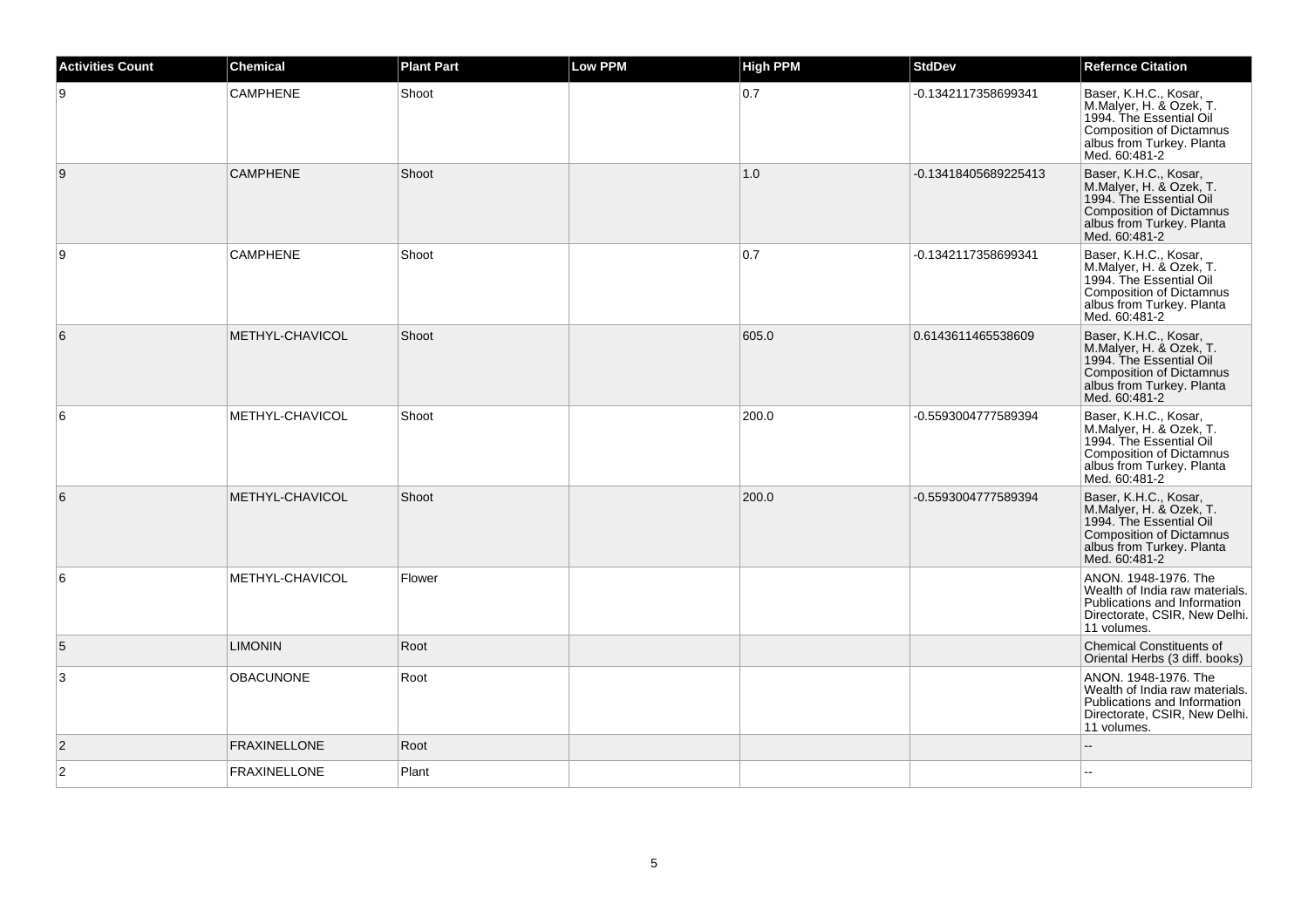| <b>Activities Count</b> | <b>Chemical</b>        | <b>Plant Part</b> | <b>Low PPM</b> | <b>High PPM</b> | <b>StdDev</b>        | <b>Refernce Citation</b>                                                                                                                                     |
|-------------------------|------------------------|-------------------|----------------|-----------------|----------------------|--------------------------------------------------------------------------------------------------------------------------------------------------------------|
| $\overline{2}$          | <b>AURAPTEN</b>        | Leaf              |                |                 |                      | List, P.H. and Horhammer, L.,<br>Hager's Handbuch der<br>Pharmazeutischen Praxis,<br>Vols. 2-6, Springer-Verlag,<br>Berlin, 1969-1979.                       |
| $\mathbf 0$             | <b>FENICULIN</b>       | Shoot             |                | 545.0           | -1.4142135623730954  | Baser, K.H.C., Kosar,<br>M.Malyer, H. & Ozek, T.<br>1994. The Essential Oil<br>Composition of Dictamnus<br>albus from Turkey. Planta<br>Med. 60:481-2        |
| $\mathbf 0$             | (Z)-ANETHOL            | Shoot             |                | 12.0            | -0.7071067811865478  | Baser, K.H.C., Kosar,<br>M.Malyer, H. & Ozek, T.<br>1994. The Essential Oil<br><b>Composition of Dictamnus</b><br>albus from Turkey. Planta<br>Med. 60:481-2 |
| 0                       | <b>PREGEIJERENE</b>    | Shoot             | 0.7            | 3.0             | 0.7071067811865474   | Baser, K.H.C., Kosar,<br>M.Malyer, H. & Ozek, T.<br>1994. The Essential Oil<br><b>Composition of Dictamnus</b><br>albus from Turkey. Planta<br>Med. 60:481-2 |
| $\mathbf{0}$            | <b>FENICULIN</b>       | Shoot             | 545.0          | 1650.0          | 0.707106781186547    | Baser, K.H.C., Kosar,<br>M.Malyer, H. & Ozek, T.<br>1994. The Essential Oil<br>Composition of Dictamnus<br>albus from Turkey. Planta<br>Med. 60:481-2        |
| 0                       | <b>DICTAGYMNIN</b>     | Shoot             |                | 3535.0          | 0.7071067811865462   | Baser, K.H.C., Kosar,<br>M.Malyer, H. & Ozek, T.<br>1994. The Essential Oil<br><b>Composition of Dictamnus</b><br>albus from Turkey. Planta<br>Med. 60:481-2 |
| $\mathbf 0$             | (Z)-3-HEXENYL-ACETATE  | Shoot             |                | 1.5             | -0.19069251784911853 | Baser, K.H.C., Kosar,<br>M.Malyer, H. & Ozek, T.<br>1994. The Essential Oil<br>Composition of Dictamnus<br>albus from Turkey. Planta<br>Med. 60:481-2        |
| $\Omega$                | PHENOLCARBONIC-ACID    | Root              |                |                 |                      | List, P.H. and Horhammer, L.,<br>Hager's Handbuch der<br>Pharmazeutischen Praxis,<br>Vols. 2-6, Springer-Verlag,<br>Berlin, 1969-1979.                       |
| $\mathbf 0$             | <b>ISOMACULOSIDINE</b> | Plant             |                |                 |                      | Duke, J. A. Writeups or<br>information summaries on<br>approximately 2,000<br>economic plants, USDA,<br>ARS, Beltsville, MD 20705.                           |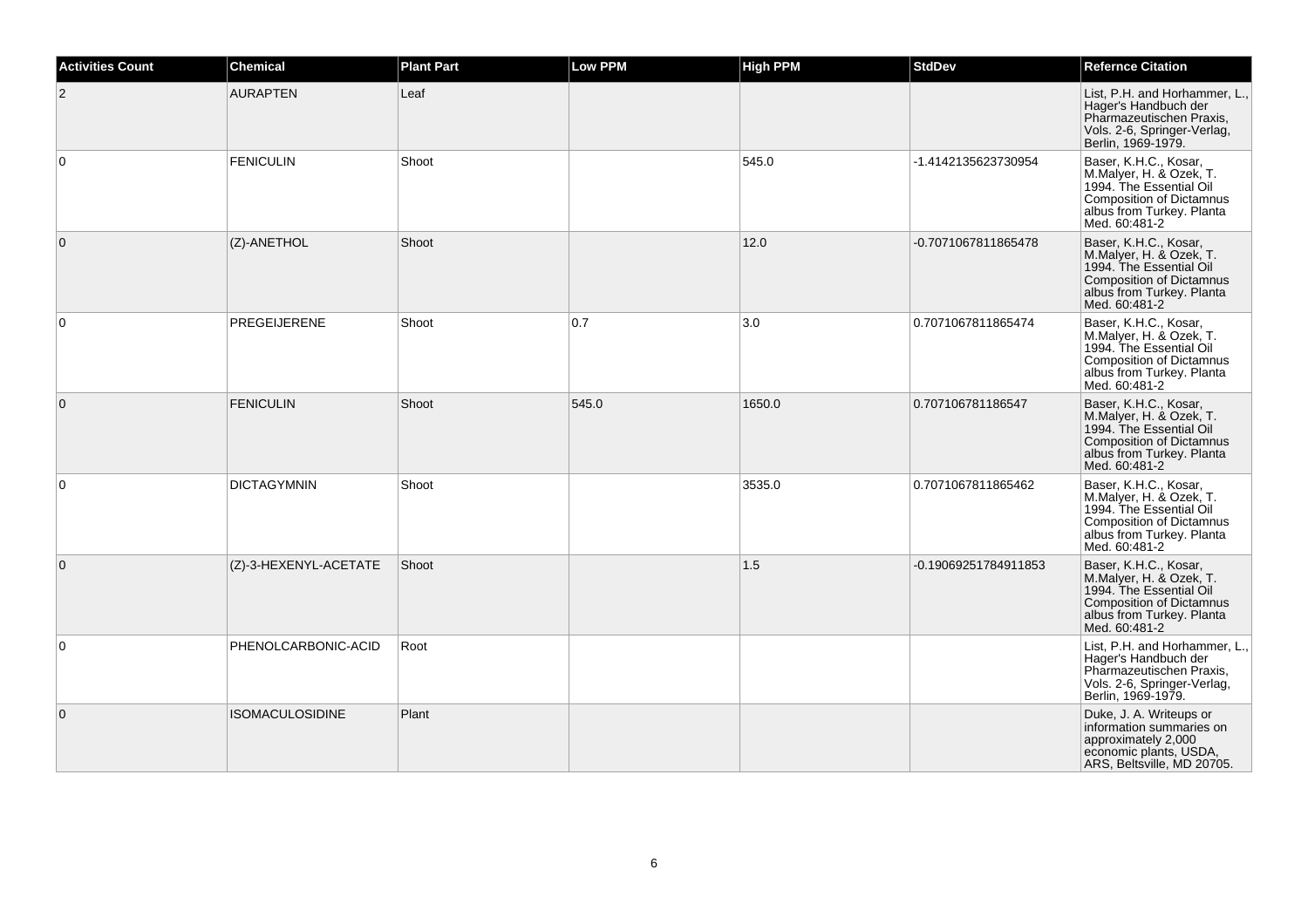| <b>Activities Count</b> | <b>Chemical</b>                        | <b>Plant Part</b> | <b>Low PPM</b> | <b>High PPM</b> | <b>StdDev</b>        | <b>Refernce Citation</b>                                                                                                                                                 |
|-------------------------|----------------------------------------|-------------------|----------------|-----------------|----------------------|--------------------------------------------------------------------------------------------------------------------------------------------------------------------------|
| 0                       | <b>DICTAGYMNIN</b>                     | Shoot             |                | 2555.0          | -1.4142135623730963  | Baser, K.H.C., Kosar,<br>M.Malyer, H. & Ozek, T.<br>1994. The Essential Oil<br>Composition of Dictamnus<br>albus from Turkey. Planta<br>Med. 60:481-2                    |
| $\mathbf{0}$            | (Z)-3-HEXENYL-ACETATE                  | Shoot             |                | 5.0             | 1.811578919566625    | Baser, K.H.C., Kosar,<br>M.Malyer, H. & Ozek, T.<br>1994. The Essential Oil<br>Composition of Dictamnus<br>albus from Turkey. Planta<br>Med. 60:481-2                    |
| $\Omega$                | P-CYMOL                                | Leaf              |                |                 |                      | List, P.H. and Horhammer, L.,<br>Hager's Handbuch der<br>Pharmazeutischen Praxis,<br>Vols. 2-6, Springer-Verlag,<br>Berlin, 1969-1979.                                   |
| $\overline{0}$          | <b>ISODICTAMNINE</b>                   | Root              |                |                 |                      | Jeffery B. Harborne and H.<br>Baxter, eds. 1983.<br>Phytochemical Dictionary. A<br>Handbook of Bioactive<br>Compounds from Plants.<br>Taylor & Frost, London. 791<br>pp. |
| 0                       | EO                                     | Shoot             |                | 7200.0          | -0.2866063807960734  | Baser, K.H.C., Kosar,<br>M.Malyer, H. & Ozek, T.<br>1994. The Essential Oil<br>Composition of Dictamnus<br>albus from Turkey. Planta<br>Med. 60:481-2                    |
| $\mathbf{0}$            | <b>DICTAGYMNIN</b>                     | Shoot             |                | 3535.0          | 0.7071067811865462   | Baser, K.H.C., Kosar,<br>M.Malyer, H. & Ozek, T.<br>1994. The Essential Oil<br>Composition of Dictamnus<br>albus from Turkey. Planta<br>Med. 60:481-2                    |
| 0                       | (Z)-3-HEXENYL-ACETATE                  | Shoot             |                | 1.5             | -0.19069251784911853 | Baser, K.H.C., Kosar,<br>M.Malyer, H. & Ozek, T.<br>1994. The Essential Oil<br>Composition of Dictamnus<br>albus from Turkey. Planta<br>Med. 60:481-2                    |
| $\mathbf{0}$            | <b>EO</b>                              | Shoot             |                | 5500.0          | -0.4439578296833501  | Baser, K.H.C., Kosar,<br>M.Malyer, H. & Ozek, T.<br>1994. The Essential Oil<br>Composition of Dictamnus<br>albus from Turkey. Planta<br>Med. 60:481-2                    |
| 0                       | DELPHINIDIN-<br><b>RHAMNOGLUCOSIDE</b> | Leaf              |                |                 |                      | List, P.H. and Horhammer, L.,<br>Hager's Handbuch der<br>Pharmazeutischen Praxis,<br>Vols. 2-6, Springer-Verlag,<br>Berlin, 1969-1979.                                   |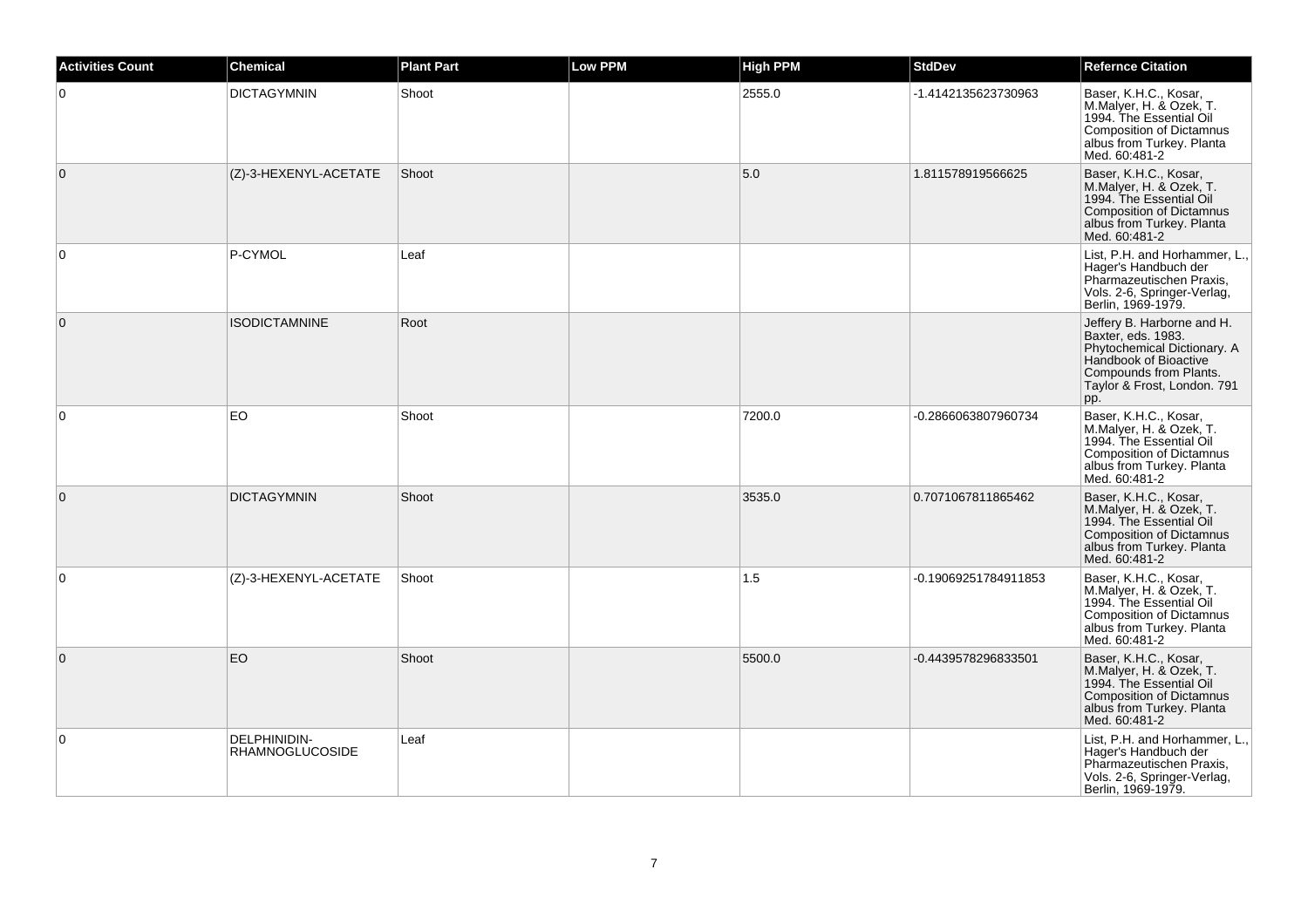| <b>Activities Count</b> | <b>Chemical</b>                     | <b>Plant Part</b> | <b>Low PPM</b> | <b>High PPM</b> | <b>StdDev</b>        | <b>Refernce Citation</b>                                                                                                                                     |
|-------------------------|-------------------------------------|-------------------|----------------|-----------------|----------------------|--------------------------------------------------------------------------------------------------------------------------------------------------------------|
| $\overline{0}$          | (E)-BETA-OCIMENE                    | Shoot             |                | 6.0             | -0.6022589092912324  | Baser, K.H.C., Kosar,<br>M.Malyer, H. & Ozek, T.<br>1994. The Essential Oil<br>Composition of Dictamnus<br>albus from Turkey. Planta<br>Med. 60:481-2        |
| $\overline{0}$          | <b>OBACULACTONE</b>                 | Root              |                |                 |                      | ANON, 1948-1976. The<br>Wealth of India raw materials.<br>Publications and Information<br>Directorate, CSIR, New Delhi.<br>11 volumes.                       |
| $\overline{0}$          | <b>BETA-CARYOPHYLLENE</b>           | Shoot             |                | 55.0            | -0.29846741303211766 | Baser, K.H.C., Kosar,<br>M.Malyer, H. & Ozek, T.<br>1994. The Essential Oil<br><b>Composition of Dictamnus</b><br>albus from Turkey. Planta<br>Med. 60:481-2 |
| $\overline{0}$          | EO                                  | Shoot             |                | 7200.0          | -0.2866063807960734  | Baser, K.H.C., Kosar,<br>M.Malyer, H. & Ozek, T.<br>1994. The Essential Oil<br>Composition of Dictamnus<br>albus from Turkey. Planta<br>Med. 60:481-2        |
| $\overline{0}$          | <b>SAPONIN</b>                      | Root              |                |                 |                      | List, P.H. and Horhammer, L.,<br>Hager's Handbuch der<br>Pharmazeutischen Praxis,<br>Vols. 2-6, Springer-Verlag,<br>Berlin, 1969-1979.                       |
| $\overline{0}$          | CYANIDIN-<br><b>RHAMNOGLUCOSIDE</b> | Leaf              |                |                 |                      | List, P.H. and Horhammer, L.,<br>Hager's Handbuch der<br>Pharmazeutischen Praxis,<br>Vols. 2-6, Springer-Verlag,<br>Berlin, 1969-1979.                       |
| $\overline{0}$          | (E)-BETA-OCIMENE                    | Shoot             |                | 7.0             | -0.5895504305028394  | Baser, K.H.C., Kosar,<br>M.Malyer, H. & Ozek, T.<br>1994. The Essential Oil<br>Composition of Dictamnus<br>albus from Turkey. Planta<br>Med. 60:481-2        |
| $\overline{0}$          | NONANAL                             | Shoot             |                | 11.0            | 0.6493908316140267   | Baser, K.H.C., Kosar,<br>M.Malyer, H. & Ozek, T.<br>1994. The Essential Oil<br>Composition of Dictamnus<br>albus from Turkey. Planta<br>Med. 60:481-2        |
| $\overline{0}$          | <b>LINONENE</b>                     | Shoot             |                | 17.0            |                      | Baser, K.H.C., Kosar,<br>M.Malyer, H. & Ozek, T.<br>1994. The Essential Oil<br>Composition of Dictamnus<br>albus from Turkey. Planta<br>Med. 60:481-2        |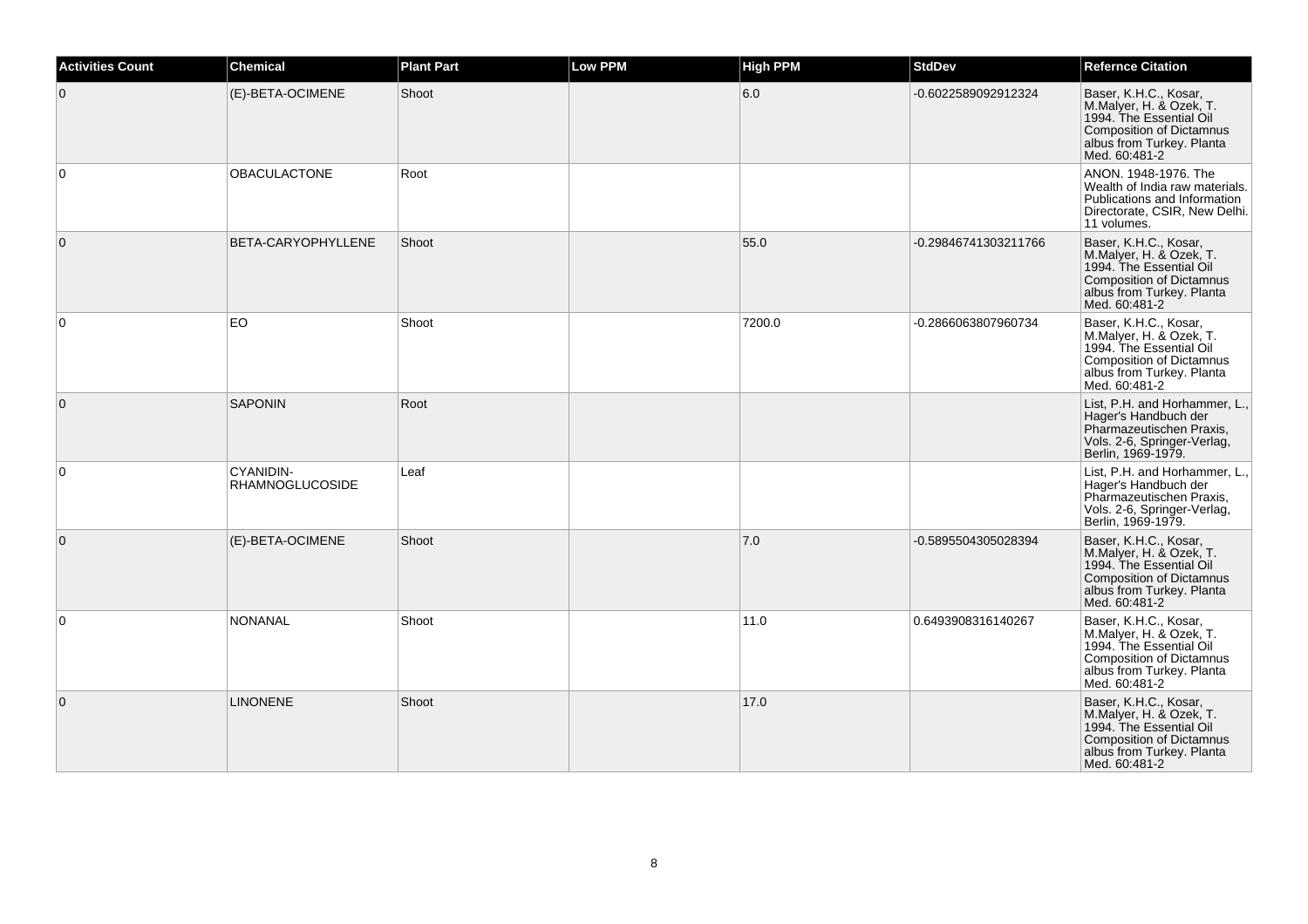| <b>Activities Count</b> | <b>Chemical</b>       | <b>Plant Part</b> | <b>Low PPM</b> | <b>High PPM</b> | <b>StdDev</b>        | <b>Refernce Citation</b>                                                                                                                              |
|-------------------------|-----------------------|-------------------|----------------|-----------------|----------------------|-------------------------------------------------------------------------------------------------------------------------------------------------------|
| 0                       | BETA-CARYOPHYLLENE    | Shoot             |                | 23.0            | -0.36334238586554113 | Baser, K.H.C., Kosar,<br>M.Malyer, H. & Ozek, T.<br>1994. The Essential Oil<br>Composition of Dictamnus<br>albus from Turkey. Planta<br>Med. 60:481-2 |
| $\overline{0}$          | EO                    | Leaf              |                | 1500.0          | -0.88267939657783    | ANON. 1948-1976. The<br>Wealth of India raw materials.<br>Publications and Information<br>Directorate, CSIR, New Delhi.<br>11 volumes.                |
| $\Omega$                | (Z)-BETA-OCIMENE      | Shoot             |                | 15.0            | -0.37869400950362786 | Baser, K.H.C., Kosar,<br>M.Malyer, H. & Ozek, T.<br>1994. The Essential Oil<br>Composition of Dictamnus<br>albus from Turkey. Planta<br>Med. 60:481-2 |
| $\overline{0}$          | <b>CINEOLE</b>        | Leaf              |                |                 |                      | List, P.H. and Horhammer, L.,<br>Hager's Handbuch der<br>Pharmazeutischen Praxis,<br>Vols. 2-6, Springer-Verlag,<br>Berlin, 1969-1979.                |
| 0                       | (E)-BETA-OCIMENE      | Shoot             |                | 6.0             | -0.6022589092912324  | Baser, K.H.C., Kosar,<br>M.Malyer, H. & Ozek, T.<br>1994. The Essential Oil<br>Composition of Dictamnus<br>albus from Turkey. Planta<br>Med. 60:481-2 |
| $\overline{0}$          | <b>NONANAL</b>        | Shoot             |                | 4.0             | -0.42271667340913005 | Baser, K.H.C., Kosar,<br>M.Malyer, H. & Ozek, T.<br>1994. The Essential Oil<br>Composition of Dictamnus<br>albus from Turkey. Planta<br>Med. 60:481-2 |
| 0                       | <b>LINONENE</b>       | Shoot             |                | 17.0            |                      | Baser, K.H.C., Kosar,<br>M.Malyer, H. & Ozek, T.<br>1994. The Essential Oil<br>Composition of Dictamnus<br>albus from Turkey. Planta<br>Med. 60:481-2 |
| 0                       | <b>GAMMA-FAGARINE</b> | Root              |                | 30.0            |                      | List, P.H. and Horhammer, L.,<br>Hager's Handbuch der<br>Pharmazeutischen Praxis.<br>Vols. 2-6, Springer-Verlag,<br>Berlin, 1969-1979.                |
| $\mathbf 0$             | BETA-CARYOPHYLLENE    | Shoot             |                | 55.0            | -0.29846741303211766 | Baser, K.H.C., Kosar,<br>M.Malyer, H. & Ozek, T.<br>1994. The Essential Oil<br>Composition of Dictamnus<br>albus from Turkey. Planta<br>Med. 60:481-2 |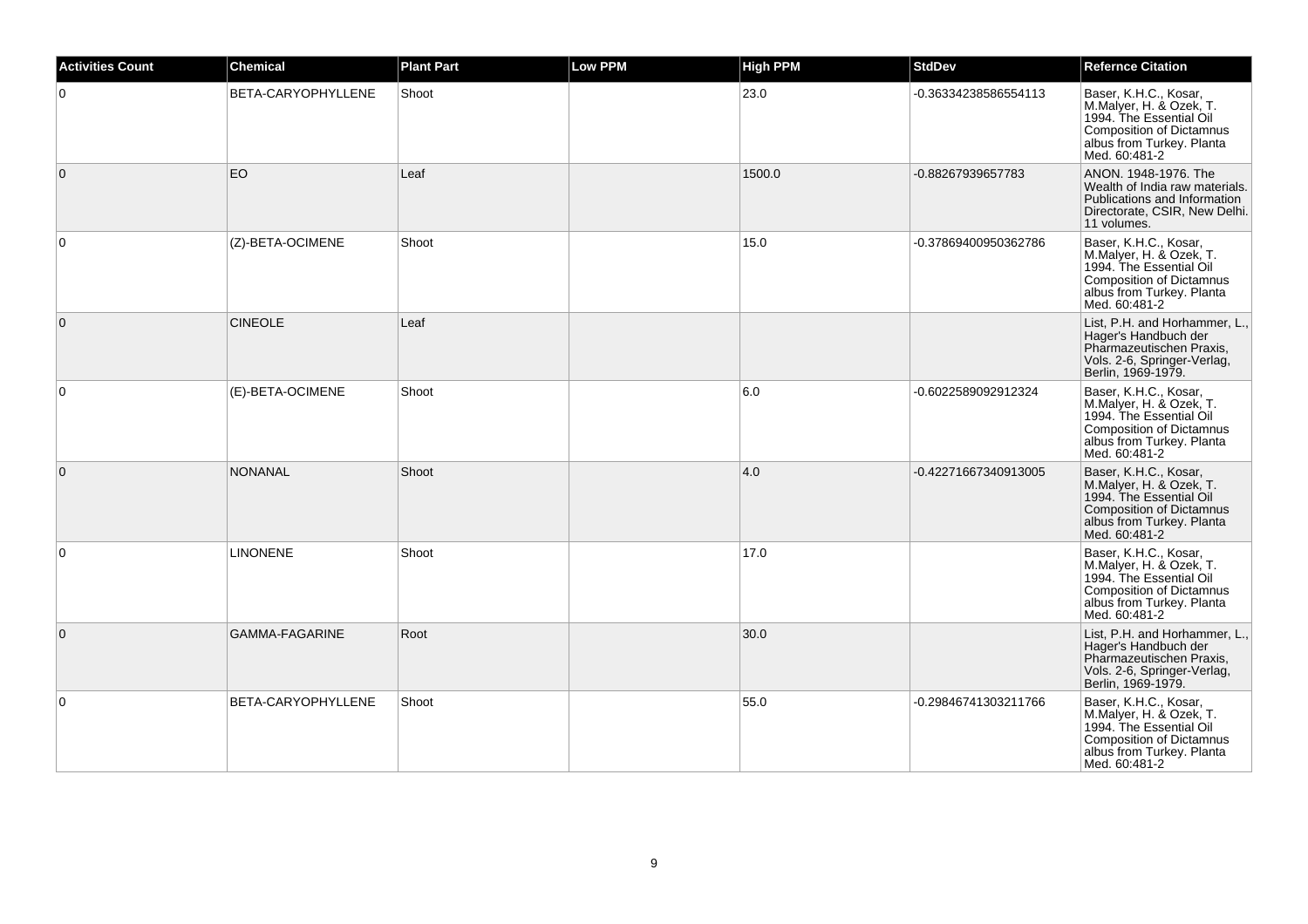| <b>Activities Count</b> | <b>Chemical</b>  | <b>Plant Part</b> | <b>Low PPM</b> | <b>High PPM</b> | <b>StdDev</b>        | <b>Refernce Citation</b>                                                                                                                                     |
|-------------------------|------------------|-------------------|----------------|-----------------|----------------------|--------------------------------------------------------------------------------------------------------------------------------------------------------------|
| $\overline{0}$          | EO               | Flower            |                | 500.0           | -0.406676208877376   | ANON, 1948-1976. The<br>Wealth of India raw materials.<br>Publications and Information<br>Directorate, CSIR, New Delhi.<br>11 volumes.                       |
| 0                       | (Z)-BETA-OCIMENE | Shoot             |                | 0.5             | -0.4453273491319857  | Baser, K.H.C., Kosar,<br>M.Malyer, H. & Ozek, T.<br>1994. The Essential Oil<br>Composition of Dictamnus<br>albus from Turkey. Planta<br>Med. 60:481-2        |
| $\overline{0}$          | (E)-ANETHOL      | Shoot             |                | 1215.0          | -0.7071067811865471  | Baser, K.H.C., Kosar,<br>M.Malyer, H. & Ozek, T.<br>1994. The Essential Oil<br>Composition of Dictamnus<br>albus from Turkey. Planta<br>Med. 60:481-2        |
| 0                       | <b>NONANAL</b>   | Shoot             |                | 11.0            | 0.6493908316140267   | Baser, K.H.C., Kosar,<br>M.Malyer, H. & Ozek, T.<br>1994. The Essential Oil<br>Composition of Dictamnus<br>albus from Turkey. Planta<br>Med. 60:481-2        |
| $\overline{0}$          | <b>LINALOL</b>   | Shoot             |                | 4.0             | -0.22154882941813636 | Baser, K.H.C., Kosar,<br>M.Malyer, H. & Ozek, T.<br>1994. The Essential Oil<br>Composition of Dictamnus<br>albus from Turkey. Planta<br>Med. 60:481-2        |
| 0                       | (Z)-BETA-OCIMENE | Shoot             |                | 15.0            | -0.37869400950362786 | Baser, K.H.C., Kosar,<br>M.Malyer, H. & Ozek, T.<br>1994. The Essential Oil<br><b>Composition of Dictamnus</b><br>albus from Turkey. Planta<br>Med. 60:481-2 |
| $\overline{0}$          | PRESKIMMIANINE   | Plant             |                |                 |                      | Duke, J. A. Writeups or<br>information summaries on<br>approximately 2,000<br>economic plants, USDA,<br>ARS, Beltsville, MD 20705.                           |
| $\overline{0}$          | (E)-ANETHOL      | Shoot             |                | 1540.0          | 1.4142135623730958   | Baser, K.H.C., Kosar,<br>M.Malyer, H. & Ozek, T.<br>1994. The Essential Oil<br>Composition of Dictamnus<br>albus from Turkey. Planta<br>Med. 60:481-2        |
| $\overline{0}$          | <b>LINALOL</b>   | Shoot             |                | 1.5             | -0.22200252885215135 | Baser, K.H.C., Kosar,<br>M.Malyer, H. & Ozek, T.<br>1994. The Essential Oil<br>Composition of Dictamnus<br>albus from Turkey. Planta<br>Med. 60:481-2        |